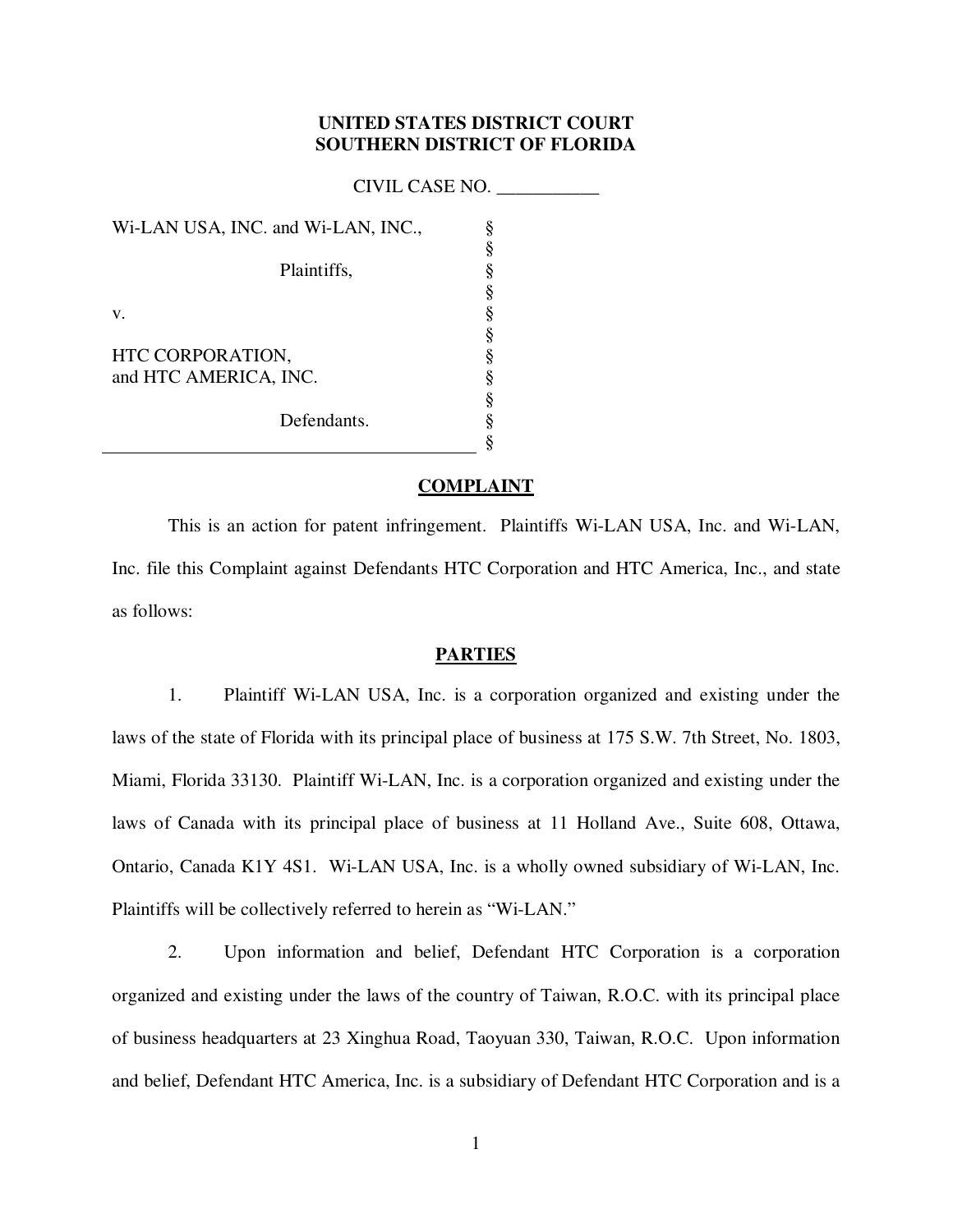corporation organized and existing under the laws of the State of Texas with its principal place of business at 13920 SE Eastgate Way, Suite 400, Bellevue, Washington 98005. HTC Corporation and HTC America, Inc. will be collectively referred to herein as "Defendants" or "HTC."

3. Upon information and belief, Defendants directly or indirectly through subsidiaries or affiliated companies market, distribute, manufacture, import, sell, and/or offer for sale wireless communication products, including but not limited to products compliant with the 3<sup>rd</sup> Generation Partnership Project – Long Term Evolution ("3GPP LTE") standard, in the United States and, more particularly, in the Southern District of Florida.

#### **JURISDICTION AND VENUE**

4. This action for patent infringement arises under the Patent Laws of the United States, including 35 U.S.C. § 271.

5. This Court has subject matter jurisdiction pursuant to 28 U.S.C. §§ 1331 and 1338(a).

6. This Court has personal jurisdiction over HTC under Florida Statute § 48.193. Upon information and belief, HTC (a) has at least an office or agency in Florida; (b) has committed one or more tortious acts within Florida; and (c) has been and is engaged in substantial and not isolated activity within Florida.

7. Upon information and belief, HTC has been registered to do business in the State of Florida since 2011 and currently has a registered agent in the State of Florida. Upon information and belief, HTC has conducted business in this judicial district.

8. Upon information and belief, Defendants have committed acts of patent infringement within this judicial district. Defendants, directly or through intermediaries, import, manufacture, use, sell, and/or offer to sell infringing products within this judicial district. Defendants also purposely and voluntarily placed infringing products into the stream of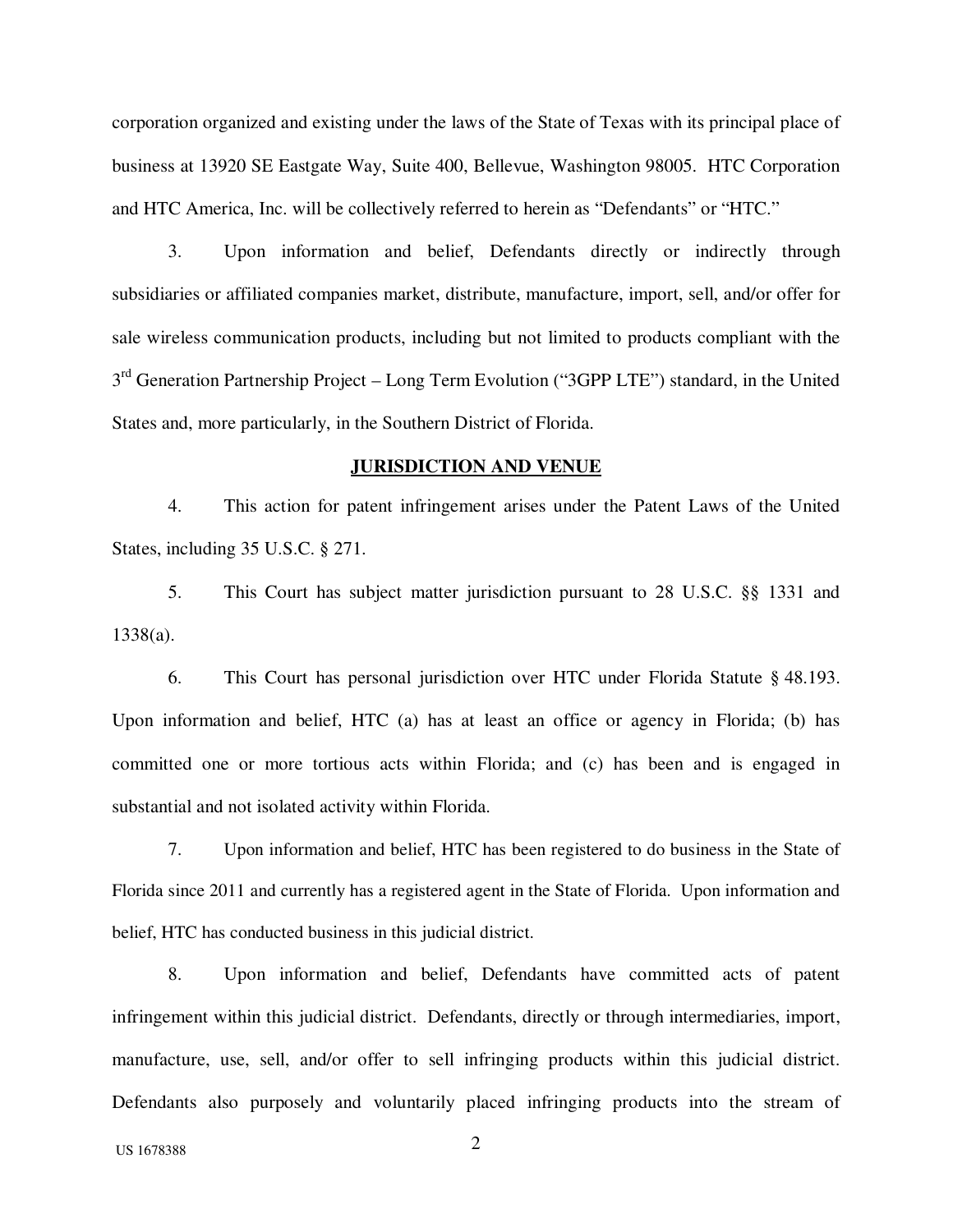commerce with the expectation that they will be purchased by consumers in this judicial district. Defendants reasonably should have anticipated being subject to suit in this judicial district. Defendants' acts of patent infringement are aimed at this judicial district and/or have effect in this judicial district.

9. Venue is proper in this Court pursuant to 28 U.S.C. §§ 1391 and 1400(b).

## **DEFENDANTS' PRODUCTS**

10. Upon information and belief, Defendants make, use, offer for sale, import, and/or sell products compliant with the 3GPP LTE standard, including but not limited to the Droid Incredible 4G and Evo 4G LTE.

11. Upon information and belief, Defendants' accused products support at least Release 8, et seq. of the 3GPP LTE standard.

# **COUNT I: INFRINGEMENT OF U.S. PATENT NO. 8,315,640**

12. The allegations of paragraphs 1 through 10 are re-alleged as if fully set forth herein.

13. On November 20, 2012, the USPTO duly and legally issued U.S. Patent No. 8,315,640 (the "'640 Patent"), entitled "Methods and Systems for Transmission of Multiple Modulated Signals Over Wireless Networks" after a full and fair examination. Wi-LAN, Inc. is the sole owner of the '640 Patent. Wi-LAN USA, Inc. holds certain exclusive rights under the '640 Patent, including an exclusive right to license Defendants. A true and correct copy of the '640 Patent is attached hereto as Exhibit A.

14. Upon information and belief, Defendants have been and are now infringing, literally and/or under the doctrine of equivalents, the '640 Patent in this judicial district and elsewhere by making, using, offering for sale, importing, and/or selling, without authority from

3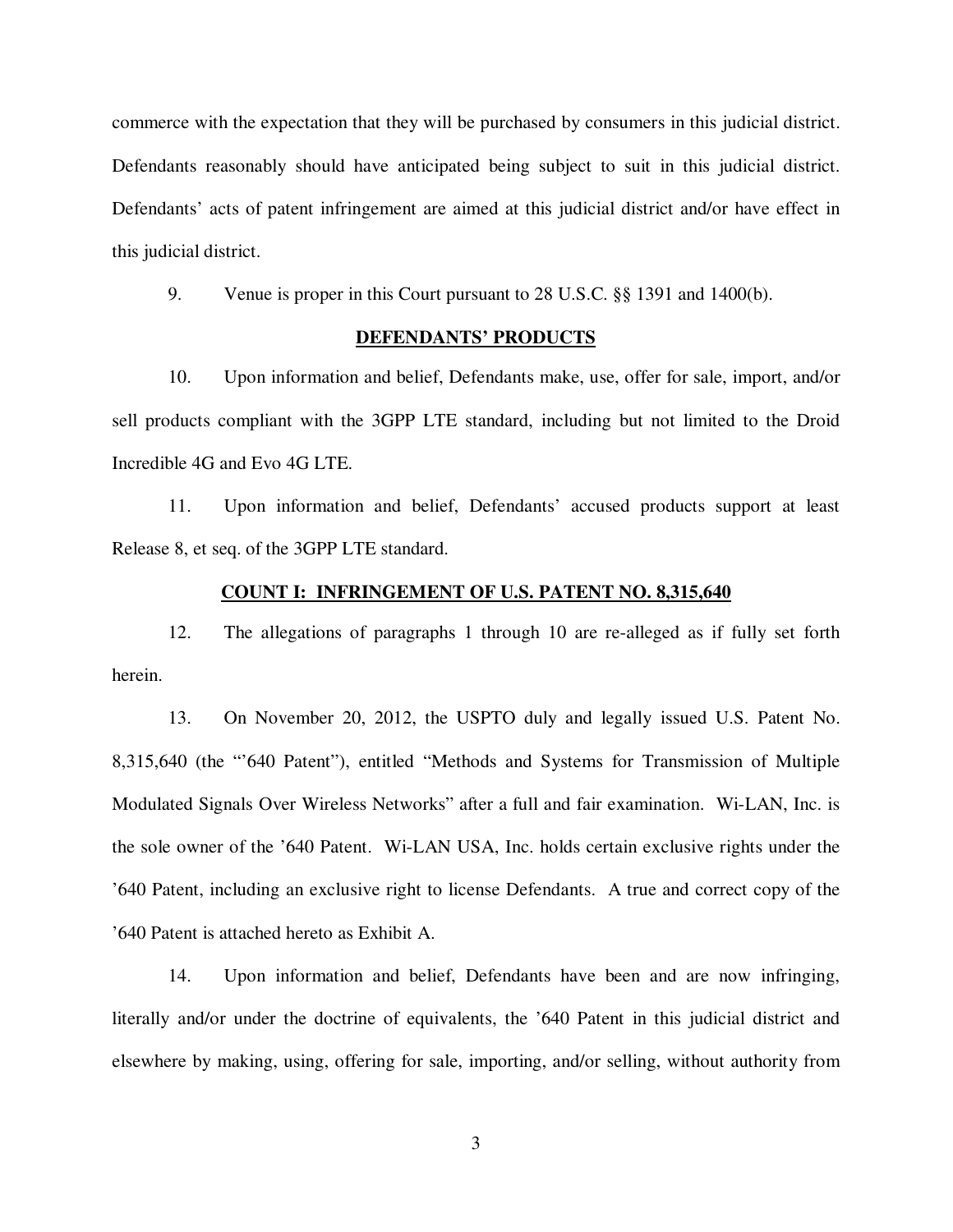Wi-LAN the Defendants' accused products, which fall within the scope of one or more of the claims of the '640 Patent.

15. The '640 patent is valid and enforceable.

16. By way of its infringing activities, Defendants have caused and continue to cause Wi-LAN to suffer damages, and Wi-LAN is entitled to recover from Defendants damages in an amount to be determined at trial.

## **COUNT II: INFRINGEMENT OF U.S. PATENT NO. 8,311,040**

17. The allegations of paragraphs 1 through 15 are re-alleged as if fully set forth herein.

18. On November 13, 2012, the USPTO duly and legally issued U.S. Patent No. 8,311,040 (the "'040 Patent"), entitled "Packing Source Data Packets Into Transporting Packets With Fragmentation" after a full and fair examination. Wi-LAN, Inc. is the sole owner of the '040 Patent. Wi-LAN USA, Inc. holds certain exclusive rights under the '040 Patent, including an exclusive right to license Defendants. A true and correct copy of the '040 Patent is attached hereto as Exhibit B.

19. Upon information and belief, Defendants have been and are now infringing, literally and/or under the doctrine of equivalents, the '040 Patent in this judicial district and elsewhere by making, using, offering for sale, importing, and/or selling, without authority from Wi-LAN the Defendants' accused products, which fall within the scope of one or more of the claims of the '040 Patent.

20. The '040 patent is valid and enforceable.

21. By way of its infringing activities, Defendants have caused and continue to cause Wi-LAN to suffer damages, and Wi-LAN is entitled to recover from Defendants damages in an amount to be determined at trial.

4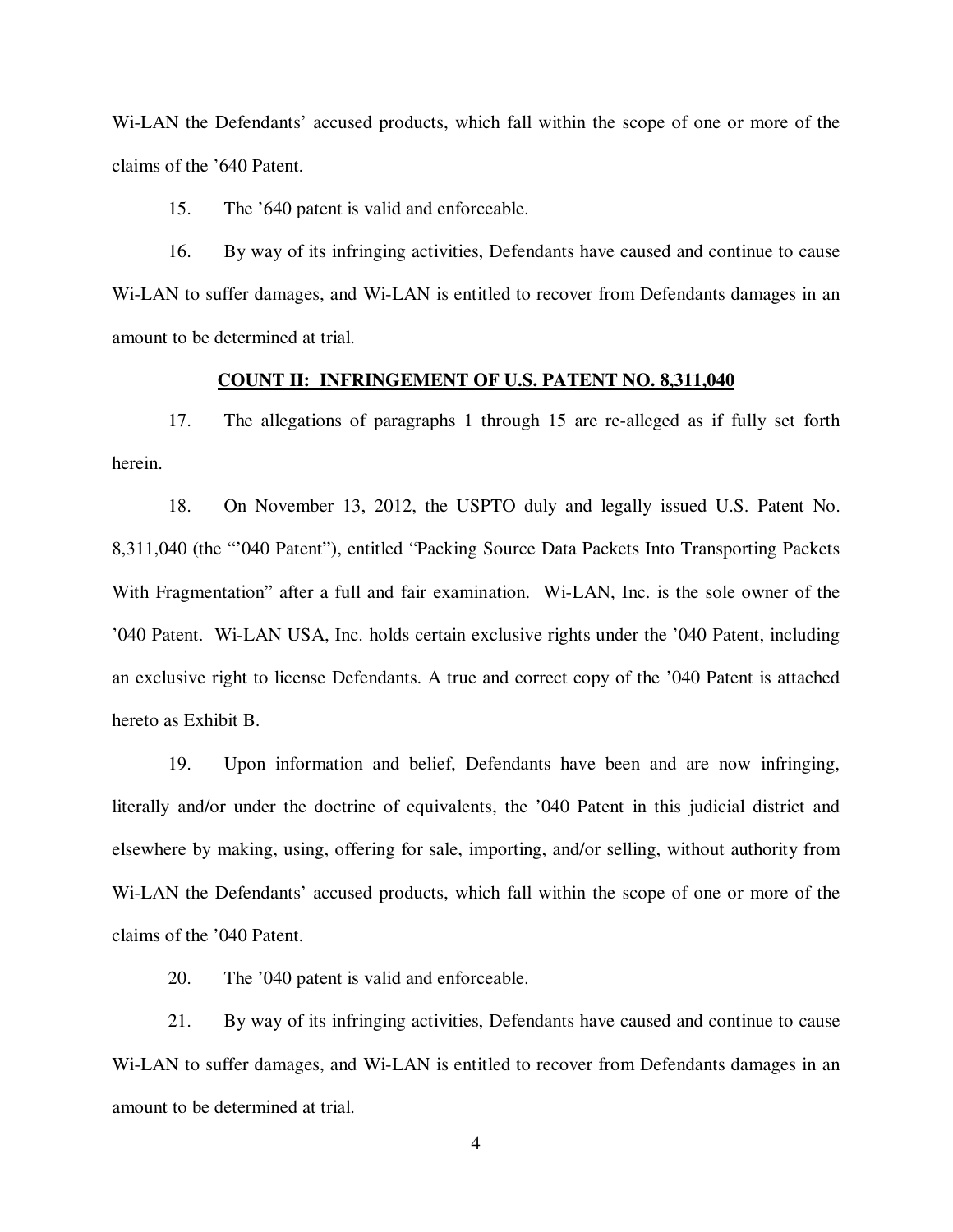#### **DEMAND FOR JURY TRIAL**

Wi-LAN demands a trial by jury for any and all issues triable of right before a jury.

#### **PRAYER FOR RELIEF**

WHEREFORE, Wi-LAN requests entry of judgment in its favor and against Defendants as follows:

A. Declaring that Defendants have infringed one or more claims of each of U.S. Patent No. 8,315,640 and U.S. Patent No. 8,311,040;

B. Permanently enjoining Defendants and its officers, directors, agents, servants, employees, affiliates, divisions, branches, subsidiaries, parents and all others acting in concert or privity with any of them from infringing, inducing the infringement of, or contributing to the infringement of one or more of each of U.S. Patent No. 8,315,640 and U.S. Patent No. 8,311,040;

C. Awarding to Wi-LAN damages arising out of Defendants' infringement of one or more of each of U.S. Patent No. 8,315,640 and U.S. Patent No. 8,311,040, together with prejudgment and post-judgment interest, in an amount to be determined at trial;

D. Awarding to Wi-LAN its costs in connection with this action; and

E. Such other and further relief in law or in equity to which Wi-LAN may be justly entitled.

5